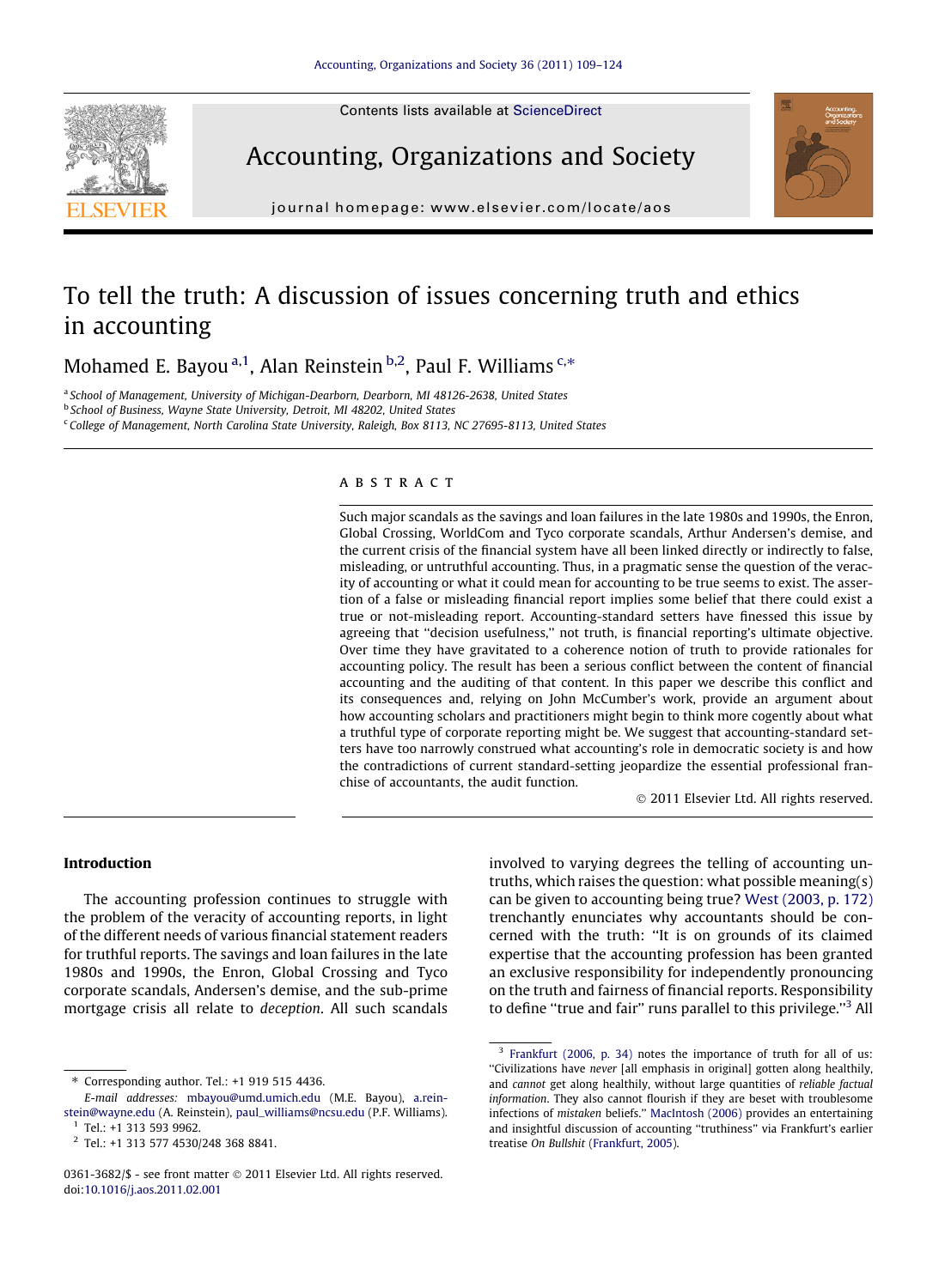50 US states give CPAs a monopoly to fulfill the public's expectations by assuring that financial reports are not misleading or fraudulent. But to claim something is misleading presumes that some idea exists about what is a truthful versus untruthful financial report. Accounting-standard setters have finessed this issue by asserting in SFAC #1 [\(FASB,](#page--1-0) [1978\)](#page--1-0) that only decision usefulness, not truth, is financial reporting's ultimate objective. $4$  The question of true accounting creates a problem that the profession couches largely as a technical, economic measurement matter, wholly ignoring the problem's profoundly ethical ramifications. Using [McCumber's \(2005\)](#page--1-0) work on the question of truth, we provide some perspective on the inter-relatedness of truth and ethics in accounting by arguing that: (1) truth represents a genuine problem for the profession and for financial statement preparers and users; (2) the apparent inadequacy of the current financial reporting system arises partially from misconstruing the nature of the term truth; (3) accounting truth inescapably has a significant ethical dimension; and (4) understanding all this implies a different perspective to decide public policy on corporate reporting issues especially including what are the reporting issues.

The section following this introduction examines everyday language usage to illustrate the presence of peoples' expectation that accounting reports convey something truthful. The third section discusses the dilemma of truth in accounting created by standard-setters' reliance on the decision usefulness criterion to justify accounting standards. The fourth section describes the essentially ideological origins of decision usefulness. The fifth section discusses truth to provide a more pragmatic way to consider truth in the context of accounting reports. It describes an alternative formulation of the concept of truth and discusses the essentially ethical nature of accounting as a practice whose function is to relate particularly important narratives (accounts) about social relationships. We also present a summary and conclusions.

#### The expectations for a true accounting

Accountants have long used normative terms to describe essential features of accounting practice. Several western countries use the term truth in their auditors' reports. The United Kingdom (UK) accounting profession has used the expression "true and fair view" since the 1947 issuance of the UK Companies Act.<sup>5</sup> From 1879 to 1947, the UK Companies Act of 1879 ([Myddelton, 1995](#page--1-0)) used ''true and correct''. The Australian auditing profession has used ''true and fair'' since issuance of the Financial Corporation Act of 1974 ([Chastney, 1975](#page--1-0)). Since 1998, under the International Accounting Standards Committee's (IASC) auspices, the European Union (EU) requires fair presentation and disclosure of compliance with International Accounting Standards and a limited ''true and fair view'' override if compliance is misleading ( [Official Journal of](#page--1-0) [the EU, 1998, 1978](#page--1-0)). However, after a detailed comparison of accounting practice in Spain, Sweden and Australia, [Blake, Amat, and Gowthorpe \(1998\)](#page--1-0) report many problems in implementing this term, and ascertaining whether countries should use the term ''fairly present'' (the US standard) or ''true and correct.'' [Feige \(1997\)](#page--1-0) reached a similar conclusion in studying the German accounting practice.

The US accounting profession uses several mechanisms to promote truthfulness, such as harsh penalties for violating the AICPA code of ethics, certification, a conservative culture of professionalism, professional skepticism, Securities and Exchange Commission's (SEC) rules, and such laws and regulations as Sarbanes–Oxley (SOX). But such attempts apparently have not eliminated the belief that there is still considerable deceptiveness in financial reporting.

The adjectives used to describe recent accounting scandals indicate the pervasiveness of belief that some kind of veracity inheres in accounting reports.<sup>6</sup> The press has lately described financial statements as false, misleading and even fraudulent. For example, [Akerloff and Shiller \(2009, p. 29\),](#page--1-0) two prominent economists, one of whom is a Nobel laureate, opine on recent financial corruption, ''There are a large number of ways to take this money out, including salaries, bonuses, sweetheart deals, nepotism, high dividends, and options (which themselves will have kited values because the accounting makes it appear that the firm is doing better than its true performance (emphasis added)).'' [Shaub and](#page--1-0) [Fischer \(2008, p. 319\)](#page--1-0) argued for three values central to accounting ethics education, one of which is to tell the truth, i.e., ''The second common value that should be readily embraced by the accounting profession is a commitment to tell the truth (emphasis added)." The US Government Accounting Standards Board (GASB) Concepts Statement No. 1 states that: ''Public accountability is based on the belief that the taxpayer has a 'right to know,' a right to receive openly declared facts (emphasis added) that may lead to public debate by the citizens and their elected representatives'' ([GASB,](#page--1-0) [1987, p. 1](#page--1-0)).

Firms often must restate reports, implying that the prior ones were less correct (untrue). A major, recent accounting scandal involved finding the head of Kmart guilty of misleading investors. A news report on the case quoted the jury verdict: ''The jury, however, found that

<sup>4</sup> The joint concepts project between FASB and IASB asserts that decision usefulness is the only criterion necessary for deciding accounting standards.

<sup>5</sup> Sunder (2009) recently argued for ''True and Fair as the Moral Compass of Financial Reporting.'' His argument is predicated on his assertion ([Sun](#page--1-0)[der, 2005\)](#page--1-0) that accounting is better as a matter of social norms rather than an expanding list of more-and-more complex rules. To perform their regulatory purpose, social norms invariably carry ethical force even if based on merely technical considerations.

<sup>6</sup> [Ijiri's \(1975\)](#page--1-0) classic analysis of the axioms of historical cost accounting emphasized the essential factual quality required of representations that affect accountability relationships. He coined the term ''hardness'' to emphasize the central importance of accounting numbers being fact-like with respect to the actions taken by accountable parties. Income theorists [Edwards and Bell \(1961\), Sterling \(1970\)](#page--1-0), and [Chambers \(1966\)](#page--1-0) argued for the inherent objectivity of business income measurement, emphasizing the centrality of factuality with respect to value rather than the factuality of actions.